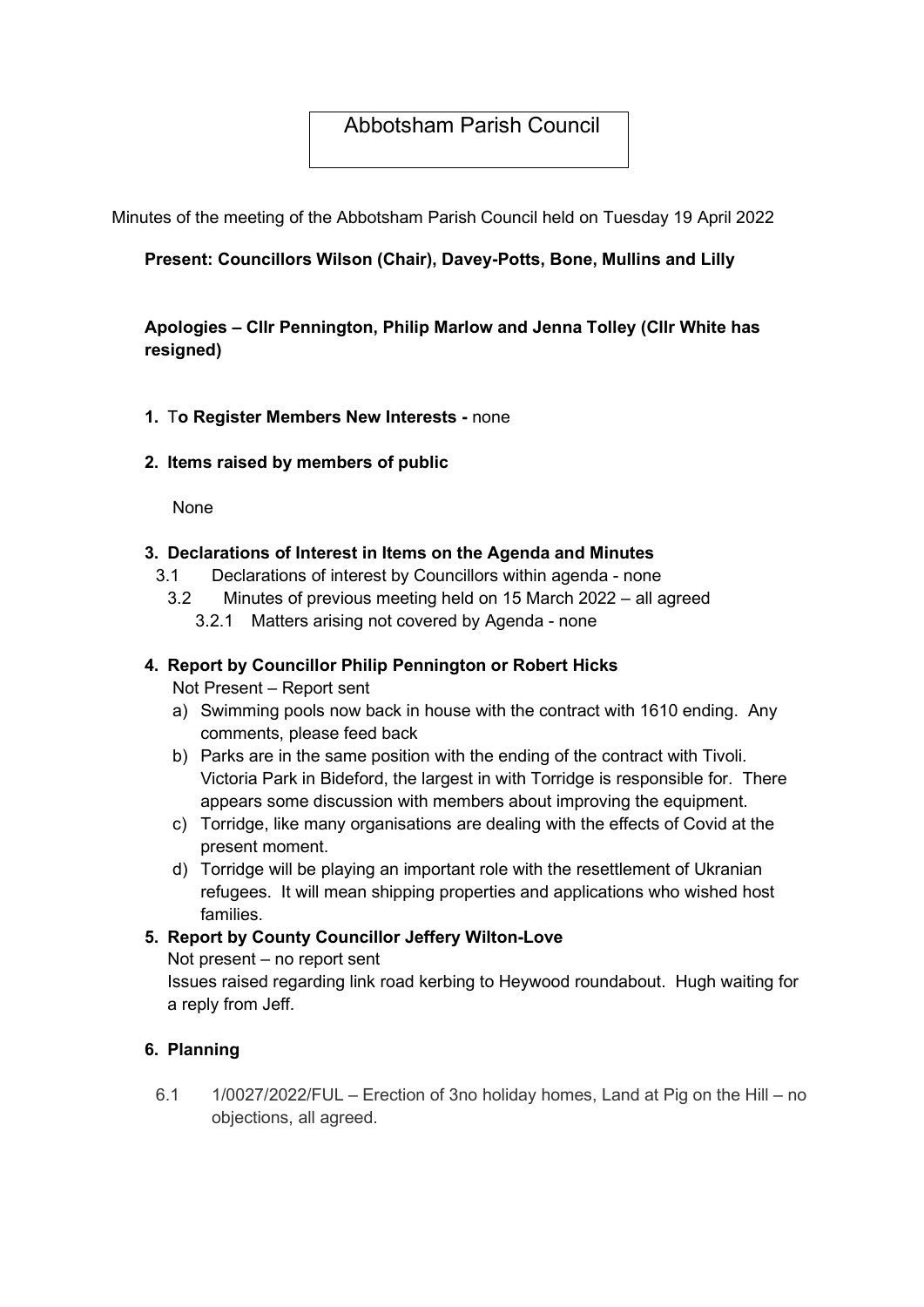- 6.2 1/1256/2021/REMM | Reserved matters application for details of appearance, landscaping, layout and scale in respect of a proposal for 276 no. dwellings, associated infrastructure and open space pursuant outline planning permission 1/0039/2014/OUTM (Amended Plans) | Land South Of Clovelly Road Littleham Devon – difficult to assess what the changes are, shortage of green spaces
- 6.3 1/1133/2021/REMM | Reserved matters application for details of appearance, landscaping, layout and scale in respect of a proposal for 274 no. dwellings, associated infrastructure and open space pursuant outline planning permission 1/0039/2014/OUTM (Amended Plans) | Land To The South Of Clovelly Road Bideford Devon - difficult to assess what the changes are, shortage of green spaces
- 6.4 1/0385/2022/FUL | Conversion of redundant agricultural barns into residential accommodation including, yoga studio, new car parking and associated development. (Affecting a Public Right of Way) - (Resubmission of 1/0984/2021/FUL) | Greencliff Abbotsham Bideford Devon EX39 5BL – no objections
- 6.5 1/0386/2022/LBC | Conversion of redundant agricultural barns into residential accommodation including, yoga studio, new car parking and associated development. (Affecting a public right of way) - Resubmission of 1/0985/2021/LBC | Greencliff Abbotsham Bideford Devon EX39 5BL – no objections
- 6.6 1/0157/2022/FUL Proposed single storey extension with roof terrace to rear of dwelling, Homewood, Abbotsham – approved

## 7. Clerks Report

- 7.1 Letter to Rick Turner re hedges write to him in August re cutting hedges in Keene Lane
- 7.2 Update on Rickards Green Meeting held this morning

## 8. Chairs Report

- 8.1 Abbotsham Volunteers maintenance around the village no updates, sessions have been cancelled due to weather. Painting in village hall on Friday and Saturday
- 8.2 Village Fete (25 June) raffle prizes and refreshments is the parish council input (Hugh to ask Milky Way and Big Sheep for raffle prizes)

## 9. Finance

- 9.1 Payment for grass cutting £1621.42 Chq 632
- 9.2 Clerk ½ year payment £45 Chq 634
- 9.3 DALC Invoice £119.82 Chq 633
- 9.4 ICO Invoice £40 Chq 635